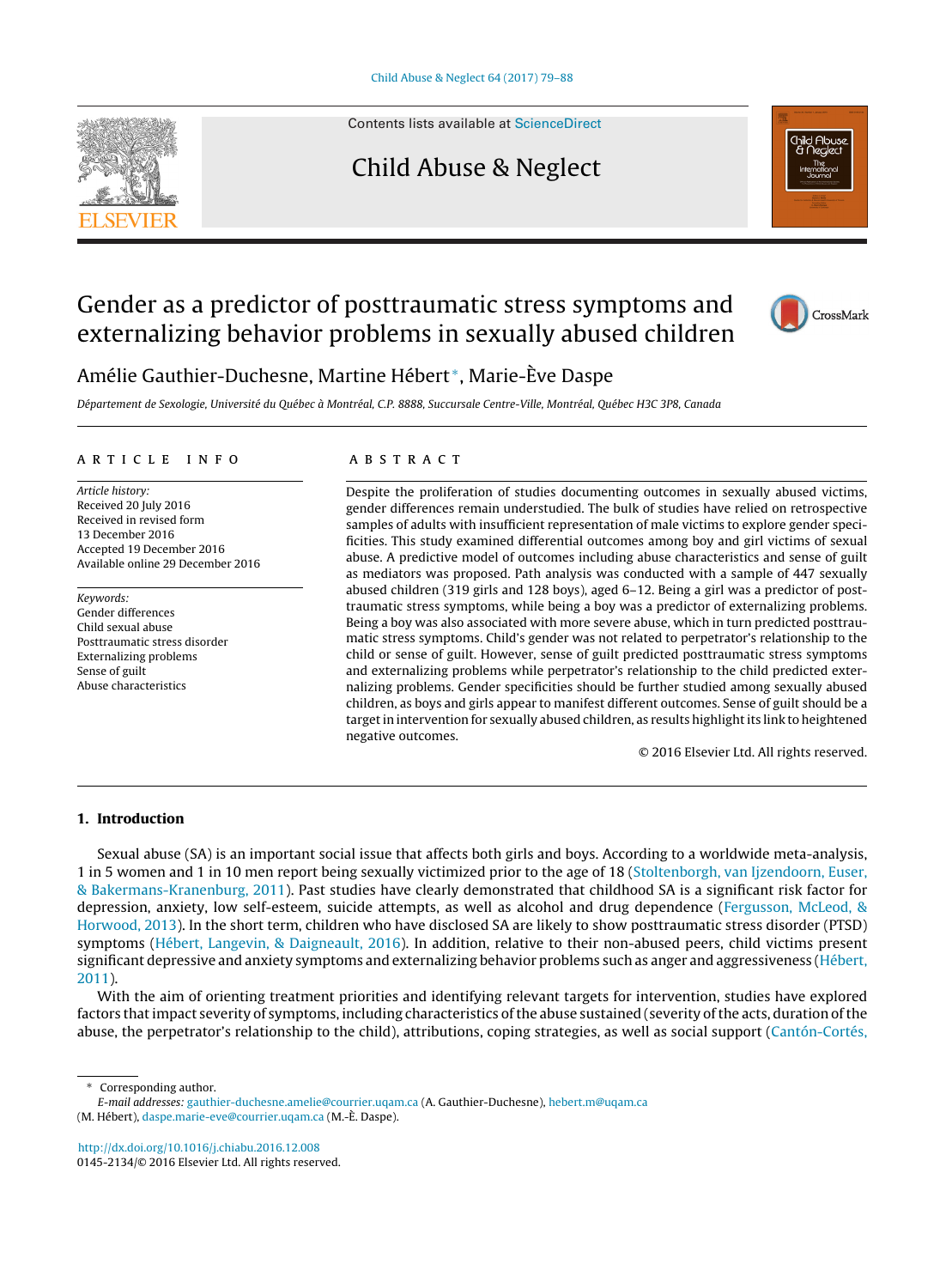[Cantón,](#page-8-0) [Justicia,](#page-8-0) [&](#page-8-0) [Cortés,](#page-8-0) [2011;](#page-8-0) [Zajac,](#page-9-0) [Ralston,](#page-9-0) [&](#page-9-0) [Smith,](#page-9-0) [2015\).](#page-9-0) Besides these potential factors, gender of the child victim may be associated with outcomes of SA. Yet, few studies have explored gender differences among sexually abused children. In the vast majority of childhood SA studies, boys are either completely absent from samples or insufficiently represented, making it difficult to conduct gender-specific analyses [\(Maikovich-Fong](#page-9-0) [&](#page-9-0) [Jaffee,](#page-9-0) [2010;](#page-9-0) [Villeneuve](#page-9-0) [Cyr](#page-9-0) [&](#page-9-0) [Hébert,](#page-9-0) [2011\).](#page-9-0)

## 1.1. Gender differences: findings from past studies

Past studies of adult samples suggest that sexually abused women report more internalizing problems than sexually abused men, as well as PTSD ([Blain,](#page-8-0) [Galovski,](#page-8-0) [&](#page-8-0) [Robinson,](#page-8-0) [2010\).](#page-8-0) For women survivors of SA, some studies suggest that they show more anxiety and depressive symptoms ([Banyard,](#page-8-0) [Williams,](#page-8-0) [&](#page-8-0) [Siegel,](#page-8-0) [2004\).](#page-8-0) However, other studies report no gender differences between men and women victims of SA regarding depressive symptoms [\(Arnow,](#page-8-0) [Blasey,](#page-8-0) [Hunkeler,](#page-8-0) [Lee,](#page-8-0) [&](#page-8-0) [Hayward,](#page-8-0) [2011\)](#page-8-0) and PTSD ([Tolin](#page-9-0) [&](#page-9-0) [Foa,](#page-9-0) [2006\).](#page-9-0) Adult victims were also found more likely to have alcohol and drug problems than non-adult victims, butthose risks appear similar for men and women [\(Dube](#page-8-0) et [al.,](#page-8-0) [2005\).](#page-8-0) From their 30-year longitudinal study on survivors of SA, [Fergusson](#page-8-0) et [al.](#page-8-0) [\(2013\)](#page-8-0) observed that gender did not impact adult developmental outcomes. While studies among adult samples are important to document long-term SA consequences, retrospective studies may include biases related to memory and may introduce significant measurement error [\(Hardt](#page-8-0) [&](#page-8-0) [Rutter,](#page-8-0) [2004\).](#page-8-0)

Gender differences have also been explored in samples of teenagers and children. Sexually abused teenaged boy victims seem to express more externalizing difficulties, such as delinquent behaviors, sexual risk behaviors and alcohol and drug abuse compared to sexually abused girls [\(Chandy,](#page-8-0) [Blum,](#page-8-0) [&](#page-8-0) [Resnick,](#page-8-0) [1996;](#page-8-0) [Garnefski](#page-8-0) [&](#page-8-0) [Arends,](#page-8-0) [1998\).](#page-8-0) In their study based on examination of judicial and social reports, [Soylu](#page-9-0) et [al.](#page-9-0) [\(2016\)](#page-9-0) observed that girl victims under 18 had more psychiatric and major depressive disorder than boys ( $n = 248$ ), yet PTSD was as prevalent in girls and boys. According to [Villeneuve](#page-9-0) [Cyr](#page-9-0) [and](#page-9-0) [Hébert](#page-9-0) [\(2011\),](#page-9-0) school-aged SA girls reported more PTSD and anxiety symptoms than boys. Boys ( $n = 33$ ) tended to have more externalizing behaviors than girls whereas no gender difference was found for internalizing problems ([Villeneuve](#page-9-0) [Cyr](#page-9-0) [&](#page-9-0) [Hébert,](#page-9-0) [2011\).](#page-9-0) These results are in contrast with those reported by [Coohey](#page-8-0) [\(2010\)](#page-8-0) with preteens aged 11–14. This study pointed out that boys ( $n = 31$ ) were twice as likely to have internalizing behaviors (52% vs. 24%) than girls [\(Coohey,](#page-8-0) [2010\).](#page-8-0) However, Coohey argued that "sexually abused boys may be more likely to internalize during early adolescence and externalize during later adolescence, whereas sexually abused girls may be more likely than boys to exhibit internalizing behavior throughout adolescence" ([Coohey,](#page-8-0) [2010,](#page-8-0) [p.](#page-8-0) [860\).](#page-8-0) Another study conducted by [Maikovich-Fong](#page-9-0) [and](#page-9-0) [Jaffee](#page-9-0) [\(2010\)](#page-9-0) observed no difference between boy ( $n = 117$ ) and girl victims of SA, aged 4–16, for internalizing, externalizing and PSTD symptoms.

These contradictory results may relate to methodological differences, including the age of the participants in the different samples, the definition of SA that varied across these studies, and the underrepresentation of boys. Indeed, studies on children and adolescents who have disclosed SA usually included around 30 boys only ([Feiring,](#page-8-0) [Taska,](#page-8-0) [&](#page-8-0) [Lewis,](#page-8-0) [1999\),](#page-8-0) which limits the power to detect significant differences. Analyses of gender differences among SA victims are often limited to descriptive analyses and few studies have examined possible explanatory mechanisms. The present study will attempt to overcome these limitations by testing mediators of the relation between gender and outcomes in a large school-aged sample of SA victims.

#### 1.2. Gender differences: potential interpretations

A number of interpretations can be considered to account for gender differences in SA outcomes. First, gender role in socialization may contribute to gender differences. For example, boys may be less often reprimanded than girls for displaying aggressive behaviors, making them more likely to develop externalizing symptoms, and making the latter more prone to develop internalized symptoms.

Second, the SA experienced by boys and girls might be different, which could impact the type and intensity of outcomes. For example, some studies have revealed that SA perpetrated toward boys is more likely to involve severe or intrusive gestures ([Edinburgh,](#page-8-0) [Saewyc,](#page-8-0) [&](#page-8-0) [Levitt,](#page-8-0) [2006;](#page-8-0) [Soylu](#page-9-0) et [al.,](#page-9-0) [2016;](#page-9-0) [Villeneuve](#page-9-0) [Cyr](#page-9-0) [&](#page-9-0) [Hébert,](#page-9-0) [2011\).](#page-9-0) The greater severity of SA experienced by boys may explain the higher level of externalizing problems observed among male victims [\(Banyard](#page-8-0) et [al.,](#page-8-0) [2004\).](#page-8-0) Being a girl seems to be associated with longer duration of SA and a closer perpetrator [\(Coohey,](#page-8-0) [2010;](#page-8-0) [Soylu](#page-8-0) et [al.,](#page-8-0) [2016;](#page-8-0) [Villeneuve](#page-8-0) [Cyr](#page-8-0) [&](#page-8-0) [Hébert,](#page-8-0) [2011\).](#page-8-0) These characteristics may negatively influence SA outcomes ([Hébert,](#page-8-0) [Tremblay,](#page-8-0) [Parent,](#page-8-0) [Daignault,](#page-8-0) [&](#page-8-0) [Piché,](#page-8-0) [2006;](#page-8-0) [Yancey](#page-9-0) [&](#page-9-0) [Hansen,](#page-9-0) [2010\).](#page-9-0)

Third, boys may experience more guilt because of the internalized stigma related to same gender perpetrator [\(Banyard](#page-8-0) et [al.,](#page-8-0) [2004\).](#page-8-0) The vast majority of reported child abusers are male [\(Dube](#page-8-0) et [al.,](#page-8-0) [2005;](#page-8-0) [Soylu](#page-8-0) et [al.,](#page-8-0) [2016\),](#page-8-0) which means that boys, compared to girls, are often abused by a same gender person. This might create an additional issue, unique to boys, about masculinity and sexual orientation [\(Banyard](#page-8-0) et [al.,](#page-8-0) [2004\).](#page-8-0) Boys may report a greater sense of guilt because they may perceive that they were not able to protect themselves, which is a prescribed role for men. In fact, these gender norms may reinforce guilt felt by boys, which may influence outcomes and delay disclosure [\(Gagnier](#page-8-0) [&](#page-8-0) [Collin-Vézina,](#page-8-0) [2016\).](#page-8-0) Sense of guilt and self-blame are correlates that have been shown to mediate SA outcomes [\(Feiring](#page-8-0) [&](#page-8-0) [Cleland,](#page-8-0) [2007\),](#page-8-0) such as PTSD symptoms [\(Cantón-Cortés](#page-8-0) et [al.,](#page-8-0) [2011\).](#page-8-0) According to the traumagenic dynamics theory of [Finkelhor](#page-8-0) [and](#page-8-0) [Browne](#page-8-0) [\(1985\),](#page-8-0) stigmatization, which encompasses guilt and shame, contributes to the apparition of externalizing behavior problems (drug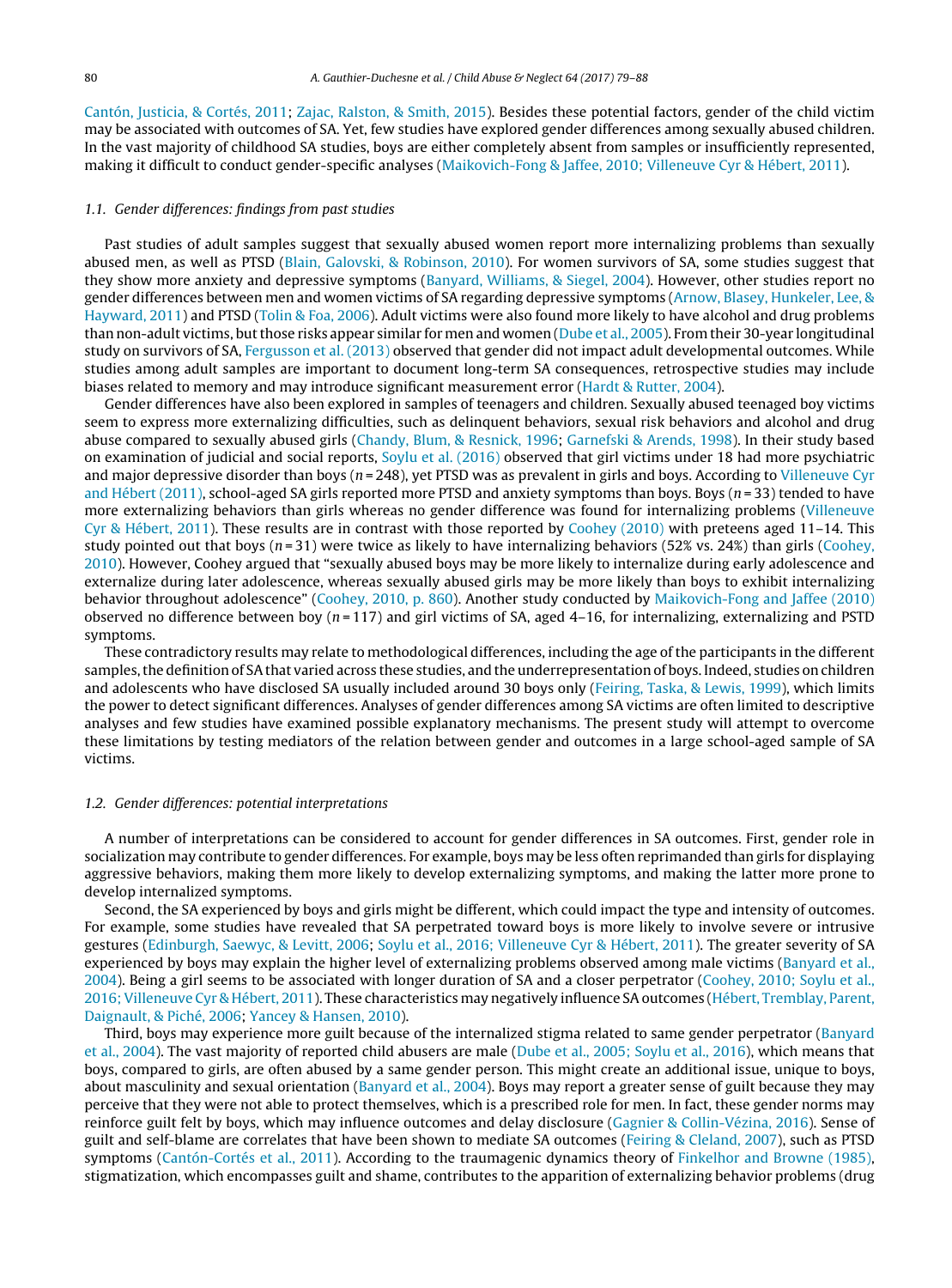

**Fig. 1.** Conceptual mediation model of the correlates of child sexual abuse.

and alcohol abuse, criminal activity, suicide attempts). If boys do indeed have a higher sense of guilt than girls, they may consequently develop more externalized behavior problems following SA.

### 1.3. The present study

The aim of this study is to examine the role of gender in SA outcomes across 6–12 year old child victims of SA. A predictive model of SA outcomes including SA characteristics and sense of guilt as mediators (see Fig. 1) is proposed. We hypothesize that being a girl will predict more PTSD symptoms and that this association will be mediated by the frequency of SA and the relationship with the perpetrator. We also hypothesize that being a boy will be associated with more behavior problems and that this relationship will be mediated by the severity of the abuse and sense of guilt.

## **2. Method**

## 2.1. Participants

The sample consisted of 447 sexually abused children (319 girls and 128 boys), aged  $6-12$  ( $M = 8.99$ ,  $SD = 2.05$ ) and one of their non-offending parental figures (347 mothers, 51 fathers, 45 other significant parental figures and 4 youth center educators). Participants were recruited during the initial evaluation at different centers located in the province of Quebec offering specialized services for sexually abused children. All families of children aged 6–12 consulting the agencies were invited to participate and during the study, 447 families accepted to participate while 42 out of 489 eligible families declined to participate. A total of 86.3% of the participants were French Canadians. [Table](#page-3-0) 1 shows socio-demographic characteristics for the sample. No significant difference was observed between girls and boys for any of these characteristics.

## 2.2. Measures

2.2.1. Socio-demographic characteristics. Parental figures completed a questionnaire on socio-demographic regarding family structure, family income, education level, child's age and child's gender. Child's gender was coded as follows:  $0 = \text{girl}$ ,  $1 = \text{boy}$ .

2.2.2. Characteristics of SA. An adaptation of the History of Victimization Form (HVF; [Parent](#page-9-0) [&](#page-9-0) Heibert, [2006\)](#page-9-0) was used to codify SA characteristics based on information from the child's medical or clinical record by trained research assistants. Prior analyses of inter-rater reliability were based on 30 records and indicated high agreement; the median intraclass correlation was 0.86 [\(Hébert](#page-8-0) et [al.,](#page-8-0) [2006\).](#page-8-0) When information regarding SA history and characteristics was missing from the medical or clinical record, we inquired from other sources (parental figures). Otherwise, the lacking information was treated as missing data. The severity of the acts involved was coded as 1 = less severe (exhibitionism, voyeurism, kisses, exposure to pornographic material, physical contact over clothing), 2 = severe (physical contact under clothing, touching of the genitals), and 3 = very severe (oral sex, vaginal or anal penetration or attempted penetration). The frequency of the SA was categorized as 1 = single episode, 2 = some events (less than 6 months), and 3 = repetitive or chronic (more than 6 months). Perpetrator's relationship to the child included four categories: 1 = immediate family (parent, stepparent, sibling and stepparent's child), 2 = extended family (uncle, aunt, cousin and grandparent), 3 = family acquaintance (such as foster parent, daycare provider, child's friend, neighbor) and  $4$  = stranger. For the few situations that involved more than one perpetrator ( $n = 27$ ), the variable was coded for the perpetrator who had the closest relationship to the child. Gender and age of the perpetrator were also collected in the HVF.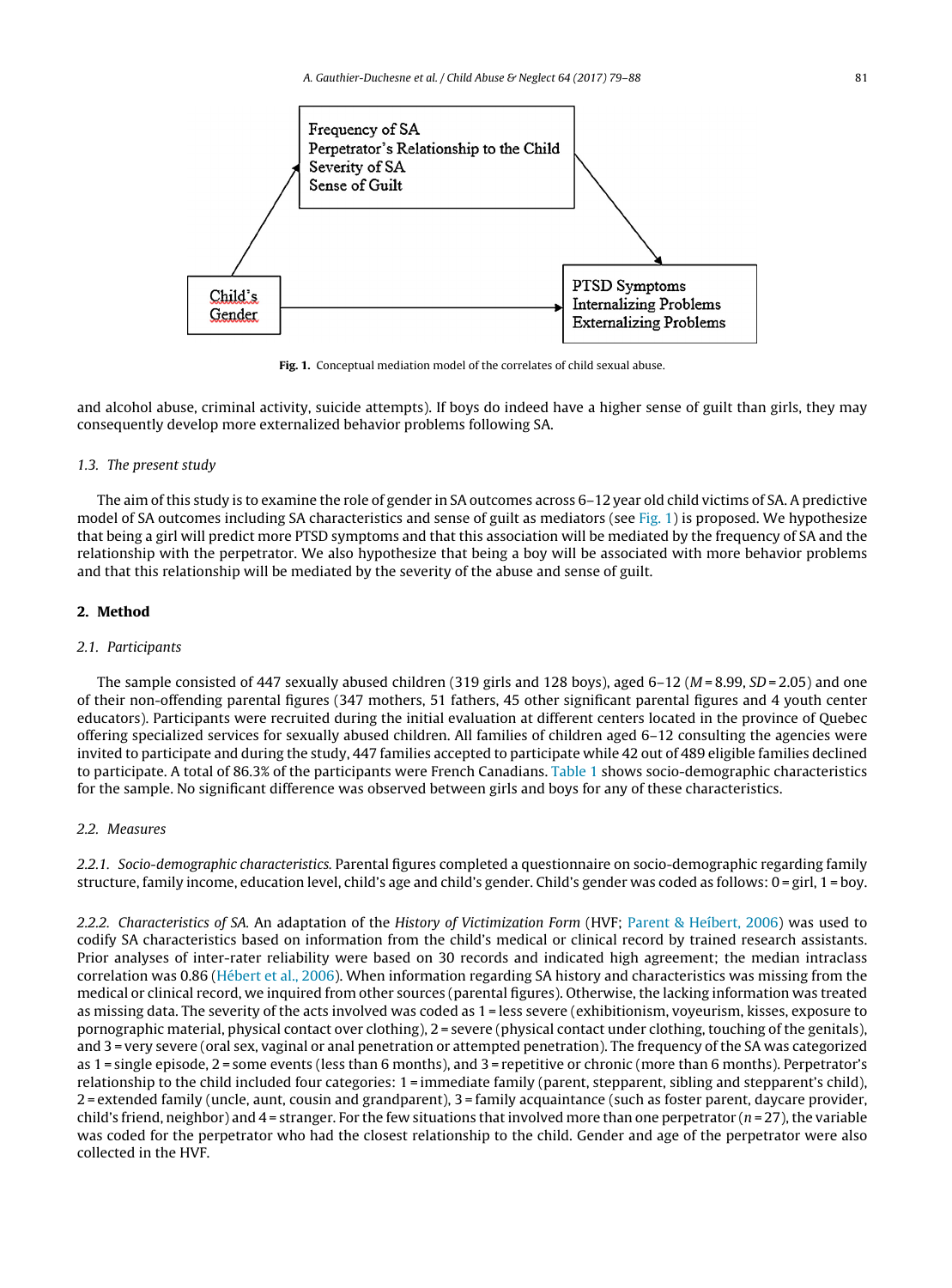#### <span id="page-3-0"></span>**Table 1**

Socio-demographic Characteristics for Girls and Boys.

| Characteristic           | Girls<br>$(n=319)$ | <b>Boys</b><br>$(n=128)$ | Statistical tests              | p     |
|--------------------------|--------------------|--------------------------|--------------------------------|-------|
| Mean age (SD)            | 9.07(2.02)         | 8.79(2.11)               | $t_{(445)} = 1.29$             | 0.197 |
| Family structure         |                    |                          | $\chi^2$ <sub>(3)</sub> = 6.75 | 0.080 |
| Intact family            | 18.1%              | 17.2%                    |                                |       |
| Single-parent family     | 44.1%              | 38.3%                    |                                |       |
| Stepfamily               | 27.9%              | 25.8%                    |                                |       |
| Foster family            | 9.9%               | 18.7%                    |                                |       |
| Family income            |                    |                          | $\chi^2$ <sub>(3)</sub> = 0.84 | 0.839 |
| Less than \$20,000       | 32.8%              | 33.0%                    |                                |       |
| \$20,000 to \$39,999     | 27.6%              | 28.0%                    |                                |       |
| \$40,000 to \$59,999     | 17.8%              | 14.4%                    |                                |       |
| \$60,000 and more        | 21.8%              | 24.6%                    |                                |       |
| Mother's education level |                    |                          | $\chi^2$ <sub>(3)</sub> = 3.75 | 0.290 |
| Primary school           | 6.0%               | 1.7%                     |                                |       |
| High school              | 45.0%              | 45.4%                    |                                |       |
| College                  | 36.8%              | 41.2%                    |                                |       |
| University               | 12.2%              | 11.7%                    |                                |       |
| Father's education level |                    |                          | $\chi^2_{(3)} = 2.29$          | 0.515 |
| Elementary school        | 11.1%              | 7.1%                     |                                |       |
| High school              | 50.2%              | 47.5%                    |                                |       |
| College                  | 25.1%              | 31.3%                    |                                |       |
| University               | 13.6%              | 14.1%                    |                                |       |

2.2.3. PTSD symptoms and sense of guilt. Children completed the Children's Impact of Traumatic Events Scale II (CITES-II; [Wolfe,](#page-9-0) [2002\).](#page-9-0) The scale includes 46 items evaluating re-experiencing symptoms, avoidant behaviors and hyperarousal problems. Participants answered questions by referring to the SA symptoms experienced in the last month. A subscale of the CITES-II, which includes 3 items, measured the sense of guilt revealed by the child specific to the SA experienced. The scale for each item of the CITES-II is 0 = not true, 1 = sometimes true, and 2 = very true. Scores are calculated by adding the results of each item and ranged from 0 to 92 for the global scale and from 0 to 6 for the sense of guilt subscale. Internal consistency was excellent for the global PTSD symptoms subscale ( $\alpha$  = 0.92) and acceptable for the sense of guilt subscale ( $\alpha$  = 0.71).

2.2.4. Internalizing and externalizing behavior problems. The Child Behavior Checklist (CBCL; [Achenbach](#page-8-0) [&](#page-8-0) [Rescorla,](#page-8-0) [2001\)](#page-8-0) was completed by the parental figure. This instrument, consisting of 113 items, covers behavioral problems observed in the last two months in children aged 6–18. Internalizing problems include anxious/depressed symptoms, withdrawal and somatic complaints. Externalizing problems refer to rule-breaking and aggressive behaviors. Each item ofthe CBCL is ranked using the following scale:  $0$  = not true, 1 = somewhat or sometimes true, and  $2$  = very true or often true. T-scores based on normalization samples were used for this scale. T-scores above 63 on the internalizing and externalizing subscales are considered clinically significant [\(Achenbach](#page-8-0) [&](#page-8-0) [Rescorla,](#page-8-0) [2001\).](#page-8-0) A total of 39.8% of the sample reached the clinical threshold for internalizing problems and 46.8% for externalizing problems. For this study, internal consistency was good for internalizing problems ( $\alpha$  = 0.88) and excellent for externalizing problems ( $\alpha$  = 0.93).

## 2.3. Procedure

Families were invited to participate in the research project on children victims of SA and their parents during their first visit to the specialized center. For those who agreed, the consent form was explained and signed. Confidentiality was assured to participants. The child completed the questionnaire with the assistance of a trained research assistant in psychology or sexology. Meanwhile, the parent was asked to complete a questionnaire alone or with the assistance of a research assistant if needed. This study was approved by the Human Research Review Committee of Ste-Justine Hospital and the Human Research Review Committee of the Université du Québec à Montréal.

## 2.4. Data analysis

T-tests and chi-square tests were first conducted to examine gender differences in characteristics and symptoms of SA. In addition, correlational analyses allowed the identification of variables that were significantly associated with the victim's gender as well as examination of associations between the studied variables. Results were used to identify the relevant variables to be included in the model. Path analysis was conducted to test the predictive model of PTSD symptoms and behavior problems with victim's gender as the exogenous variable and abuse characteristics as well as guilt as mediators. Various indices were used to determine whether the specified model adequately fitted the observed data. Good fit was indicated by a non-significant chi-square or a ratio of chi-square to degrees of freedom ( $\chi^2/df$ ) less than 3 ([Jöreskog](#page-9-0) [&](#page-9-0) [Sörbom,](#page-9-0)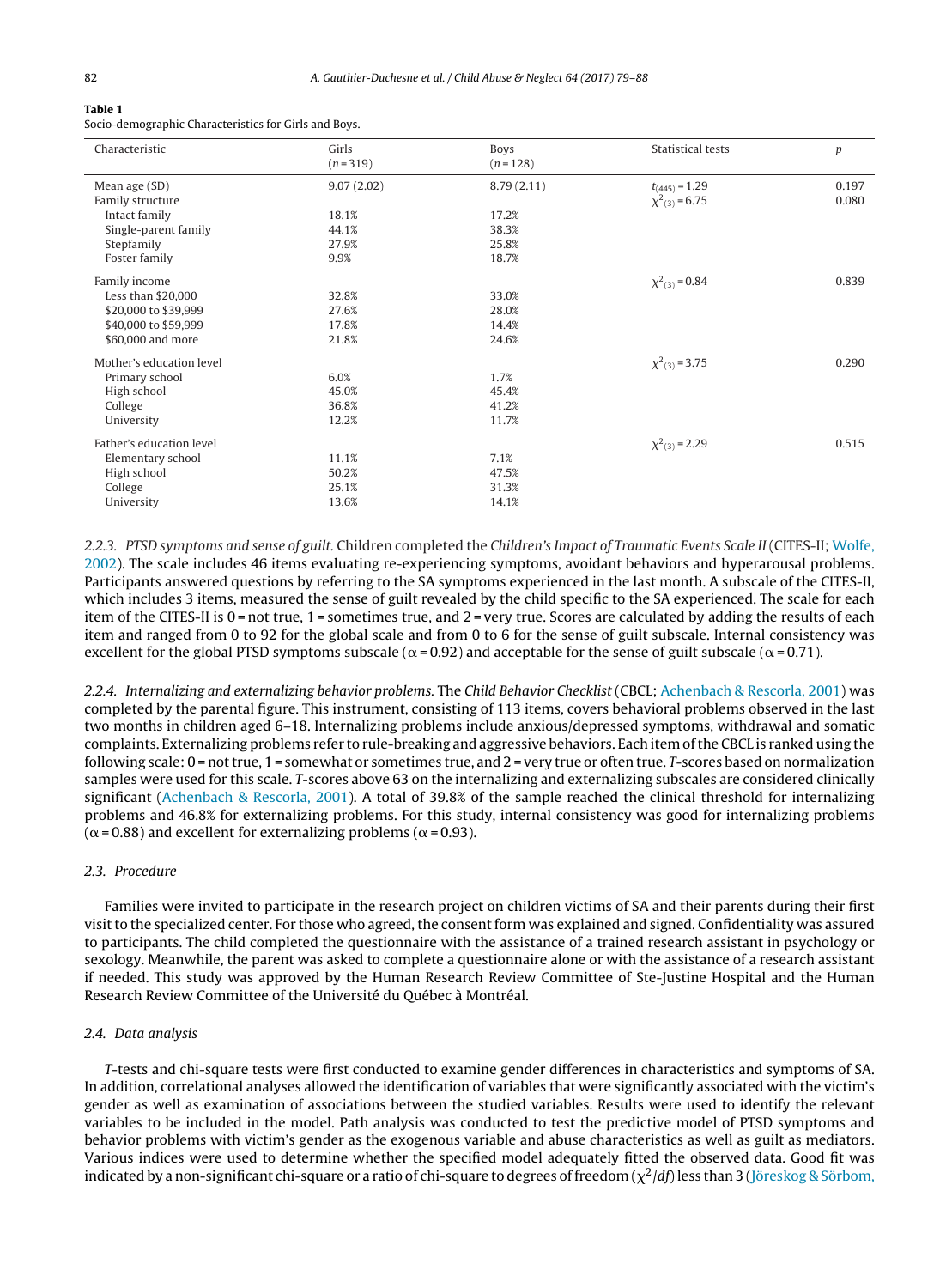#### **Table 2**

SA Characteristics in Percentage (Adjusted Residuals) for Girls and Boys.

| Characteristic                  | Girls<br>$(n=319)^{a}$ | <b>Boys</b><br>$(n=128)^a$ | Statistical tests               | p     |
|---------------------------------|------------------------|----------------------------|---------------------------------|-------|
| Severity level of SA            |                        |                            | $\chi^2$ <sub>(2)</sub> = 12.64 | 0.002 |
| Less severe                     | 12.1(1.5)              | $7.1(-1.5)$                |                                 |       |
| Severe                          | 31.5(2.8)              | $18.3(-2.8)$               |                                 |       |
| Very severe                     | $56.4(-3.6)$           | 74.6(3.6)                  |                                 |       |
| Frequency of SA                 |                        |                            | $\chi^2_{(2)} = 7.87$           | 0.020 |
| Single episode                  | 25.5(1.5)              | $18.5(-1.5)$               |                                 |       |
| Some events                     | $36.4(-2.8)$           | 51.3(2.8)                  |                                 |       |
| Repetitive or chronic           | 38.1(1.5)              | $30.2(-1.5)$               |                                 |       |
| Perp. relationship to the child |                        |                            | $\chi^2$ <sub>(3)</sub> = 1.36  | 0.716 |
| Immediate family                | 54.1(1.0)              | $48.8(-1.0)$               |                                 |       |
| Extended family                 | $19.2(-0.7)$           | 22.0(0.7)                  |                                 |       |
| Family acquaintance             | $24.5(-0.7)$           | 27.6(0.7)                  |                                 |       |
| Stranger                        | 2.2(0.4)               | $1.6(-0.4)$                |                                 |       |
| Perpetrator's gender            |                        |                            | $\chi^2$ <sub>(1)</sub> = 0.39  | 0.532 |
| Male                            | $93.7(-0.6)$           | 95.2(0.6)                  |                                 |       |
| Female                          | 6.3(0.6)               | $4.8(-0.6)$                |                                 |       |
| Perpetrator's age               |                        |                            | $\chi^2$ <sub>(3)</sub> = 14.45 | 0.002 |
| Less than 15 years old          | $27.6(-3.2)$           | 43.6(3.2)                  |                                 |       |
| 15-19 years old                 | $11.9(-1.0)$           | 15.3(1.0)                  |                                 |       |
| 20-59 years old                 | 52.2(2.9)              | $37.1(-2.9)$               |                                 |       |
| 60 years old or more            | 8.3(1.6)               | $4.0(-1.6)$                |                                 |       |

<sup>a</sup> Because of missing data on some variables, number of participants ranges from 302 to 318 for girls and from 119 to 127 for boys.

[1993\),](#page-9-0) a comparative fit index (CFI) higher than 0.95 ([Hu](#page-9-0) [&](#page-9-0) [Bentler,](#page-9-0) [1999\),](#page-9-0) and root mean square error of approximation (RMSEA) less than 0.06 with a confidence interval (CI) ranging between 0.00 and 0.08 ([Hu](#page-9-0) [&](#page-9-0) [Bentler,](#page-9-0) [1999\).](#page-9-0) Considering the small proportion of missing data (between 0.4% and 5.8%) for the studied variables and a non-significant result for the Little test ( $\chi^2_{(73)}$ =71.606, p=0.524), data was assumed to be missing completely at random. Mplus 7.0 [\(Muthén](#page-9-0) [&](#page-9-0) [Muthén,](#page-9-0) [1998–2015\)](#page-9-0) was used to perform path analysis.

#### **3. Results**

#### 3.1. Gender differences in characteristics of SA

Chi-square tests showed some gender differences in characteristics of SA experienced (see Table 2). First, boys (74.6%) were more likely than girls (56.4%) to have suffered intrusive acts ( $\chi^2_{(2)}$  = 12.64;  $p$  = 0.002). Second, regarding duration of the SA, half (51.3%) of the boys had experienced some events of SA, compared to 1 in 3 (36.4%) girls ( $\chi^2_{(2)}$ =7.87, p=0.020). Girls (38.1%) were more likely to report repetitive or chronic events than boys (30.2%), but this difference was not statistically significant. Third, just over half (52.2%) of the girls were abused by an adult aged between 20 and 59 years old, compared to 37.1% of the boys ( $\chi^2_{\rm (3)}$  = 14.45; p = 0.002). The boys (43.6%) were in turn more often the victims of a juvenile perpetrator under 15 years old than girls (27.6%). No gender difference was found regarding perpetrator's relationship to the child ( $\chi^2_{(3)}$ =1.36; p=0.716) and perpetrator's gender ( $\chi^2_{(1)}$ =0.39; p=0.532), which was, for the majority of the sample, a male family member.

#### 3.2. Gender differences in symptoms of SA

T-tests (see [Table](#page-5-0) 3) revealed that girls ( $M = 46.09$ ;  $SD = 17.15$ ) showed higher global PTSD scores ( $t_{(425)} = 3.23$ ;  $p = 0.001$ ; Cohen's  $d = 0.35$ ) than boys ( $M = 39.92$ ;  $SD = 19.38$ ). As shown in [Table](#page-5-0) 3, gender differences were observed for the three subscales of the CITES-II. No significant difference between girls and boys was observed for the sense of guilt specific to SA ( $t_{(425)}$  = 1.05; p = 0.297; Cohen's d = 0.11). Boys (M = 64.71; SD = 10.86) were reported by parents to display greater externalizing behavior problems ( $t_{(425)} = -3.76$ ; p < 0.001; Cohen's d = 0.40) than girls (M = 60.09; SD = 11.84). No significant difference was found for internalizing problems ( $t_{(425)} = -1.58$ ; p=0.114; Cohen's d=0.17) except for the withdrawal subscale ( $t_{(425)} = -3.21$ ; p = 0.001; Cohen's d = 0.34), where boys (M = 63.23; SD = 10.18) had higher scores than girls (M = 60.05;  $SD = 8.99$ ).

#### 3.3. Correlations between the studied variables

[Table](#page-5-0) 4 shows, for the total sample, correlation coefficients, means and standard deviations for characteristics and symptoms of SA. Severity was the only characteristic of SA associated with higher scores of PTSD symptoms. Furthermore,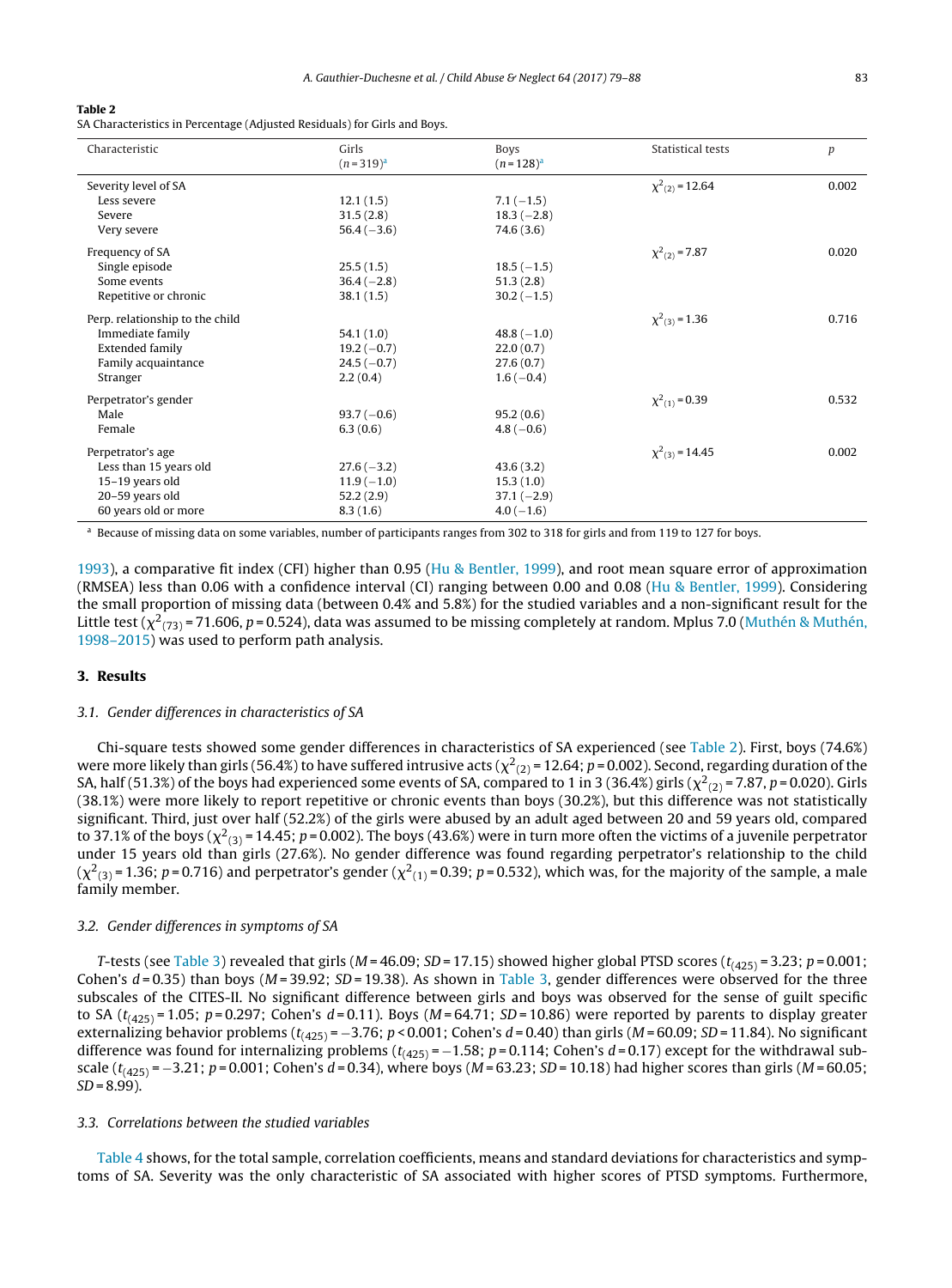## <span id="page-5-0"></span>**Table 3**

Mean Differences between Girls and Boys on Outcomes Variables.

| Variable               | Girls |           | <b>Boys</b> |           | $t_{(425)}$ | p       | Cohen's $d$ |
|------------------------|-------|-----------|-------------|-----------|-------------|---------|-------------|
|                        | M     | <b>SD</b> | M           | <b>SD</b> |             |         |             |
| PTSD symptoms          | 46.09 | 17.15     | 39.92       | 19.38     | 3.23        | 0.001   | 0.35        |
| Re-experiencing        | 12.83 | 6.68      | 9.61        | 7.09      | 4.41        | < 0.001 | 0.43        |
| Avoidance              | 18.30 | 6.01      | 16.95       | 6.81      | 2.01        | 0.045   | 0.21        |
| Hyperarousal           | 14.97 | 6.86      | 13.29       | 7.71      | 2.20        | 0.028   | 0.21        |
| Sense of guilt         | 1.56  | 1.76      | 1.36        | 1.79      | 1.05        | 0.297   | 0.11        |
| Internalizing problems | 59.55 | 11.63     | 61.44       | 10.29     | $-1.58$     | 0.114   | 0.17        |
| Anxious/depressed      | 60.72 | 9.56      | 61.82       | 9.34      | $-1.09$     | 0.276   | 0.12        |
| Withdrawn              | 60.05 | 8.99      | 63.23       | 10.18     | $-3.21$     | 0.001   | 0.34        |
| Somatic complaints     | 57.84 | 7.87      | 57.79       | 7.20      | 0.07        | 0.946   | 0.01        |
| Externalizing problems | 60.09 | 11.84     | 64.71       | 10.86     | $-3.76$     | < 0.001 | 0.40        |
| Rule-breaking          | 59.94 | 8.58      | 62.75       | 9.16      | $-3.02$     | 0.003   | 0.32        |
| Aggressive             | 62.32 | 10.75     | 66.98       | 11.80     | $-3.97$     | < 0.001 | 0.42        |

**Table 4**

Summary of Correlations, Means and Standard Deviations for SA Characteristics and Scores on Outcomes Variables.

| Variables                          |                     |            |           | 4         |           | 6         | M     | SD    |
|------------------------------------|---------------------|------------|-----------|-----------|-----------|-----------|-------|-------|
| 1. Severity of SA                  |                     |            |           |           |           |           |       |       |
| 2. Frequency of SA                 | $0.22***$           |            |           |           |           |           |       |       |
| 3. Perp. relationship to the child | $-0.08$             | $-0.19***$ |           |           |           |           |       |       |
| 4. Sense of guilt                  | $0.10^{*}$          | 0.01       | $-0.07$   |           |           |           | 1.50  | 1.77  |
| 5. PTSD                            | $0.11$ <sup>*</sup> | $-0.01$    | 0.04      | $0.40***$ |           |           | 44.34 | 18.00 |
| 6. Internalizing problems          | 0.04                | 0.06       | 0.08      | 0.03      | $0.16***$ |           | 60.11 | 11.27 |
| 7. Externalizing problems          | 0.05                | 0.04       | $0.14***$ | 0.11      | $0.20***$ | $0.67***$ | 61.45 | 11.74 |
|                                    |                     |            |           |           |           |           |       |       |

Note:  $p < 0.05$ ,  $p < 0.01$ ,  $p < 0.001$ .

externalizing problems were associated with only one characteristic of SA, which is perpetrator's relationship to the child: a closer relationship to the perpetrator was associated with lower externalizing problems. PTSD symptoms and externalizing problems were both positively associated with child's sense of guilt. Because the frequency of SA was not associated with any symptom of SA, it was not included into the predictive model. As internalizing problems were not associated with the child's gender, sense of guilt or abuse characteristics, the variable was excluded from the path model.

#### 3.4. Mediation model

Path analysis was conducted to study gender as a predictor of SAsymptoms, with sense of guilt and abuse characteristics as mediators. The Maximum Likelihood method of estimation was used and missing values were handled using Full Information Maximum Likelihood. The predictive model (see [Fig.](#page-6-0) 2) indicated a good fit to the data ( $\chi^2_{(1)}$ =0.07; p=0.785;  $\chi^2$ /df=0.07; CFI = 1.00; RMSEA = 0.00 with 90% CI [0.00–0.08]). Being a girl predicted more PTSD symptoms ( $\beta$  = -0.15; p < 0.001), whereas being a boy predicted more externalizing problems ( $\beta$  = 0.18;  $p$  < 0.001). An indirect effect of gender on PTSD symptoms was also observed through severity of the abusive acts involved  $(b = 0.61$  with 95% CI [0.11–1.37]), with a proportion of 9.9% of this effect going through abuse severity. Guilt and perpetrator's relationship to the child were not associated with child's gender  $(\beta = -0.05; p = 0.297$  and  $\beta = 0.04; p = 0.454$  respectively) and therefore did not mediate the relationship between gender, PTSD symptoms and externalizing problems. Results however suggest that sense of guilt was the most important predictor of PTSD symptoms ( $\beta$  = 0.39; p < 0.001), and also a predictor of externalizing problems ( $\beta$  = 0.13; p = 0.008). Moreover, having a distant relationship to the perpetrator predicted more externalizing problems ( $\beta$  = 0.14; p=0.003), but was not associated with PTSD symptoms ( $\beta$  = 0.07; p = 0.095). The model explains 19% of the variance in PTSD symptoms and 7% of the variance in externalizing problems.

## **4. Discussion**

The aim ofthis study was to examine the role of gender in SA outcomes in school-aged victims of SA by testing a predictive model including abuse characteristics and sense of guilt as mediators. Results indicated that boy and girl victims of SAseem to manifest different symptoms. Indeed, boys were more likely to display externalizing behavior problems, which is consistent with the literature ([Banyard](#page-8-0) et [al.,](#page-8-0) [2004\).](#page-8-0) The association between gender and PTSD seemed to be more complex. Results suggested that being a girl was directly associated with PTSD symptoms. For boys however, this relationship was mediated by the severity of abuse, as defined by the degree of intrusiveness of the sexual acts involved. Therefore, being a boy was related to a greater severity of abuse, which in turn predicted higher PTSD symptoms. Our results make an important contribution to better understanding the trajectories of children victims of SA, as few studies have included such a large number of boys in their samples. Girls seem more prone to experience traumatic symptoms (re-experiencing the trauma, avoidant behaviors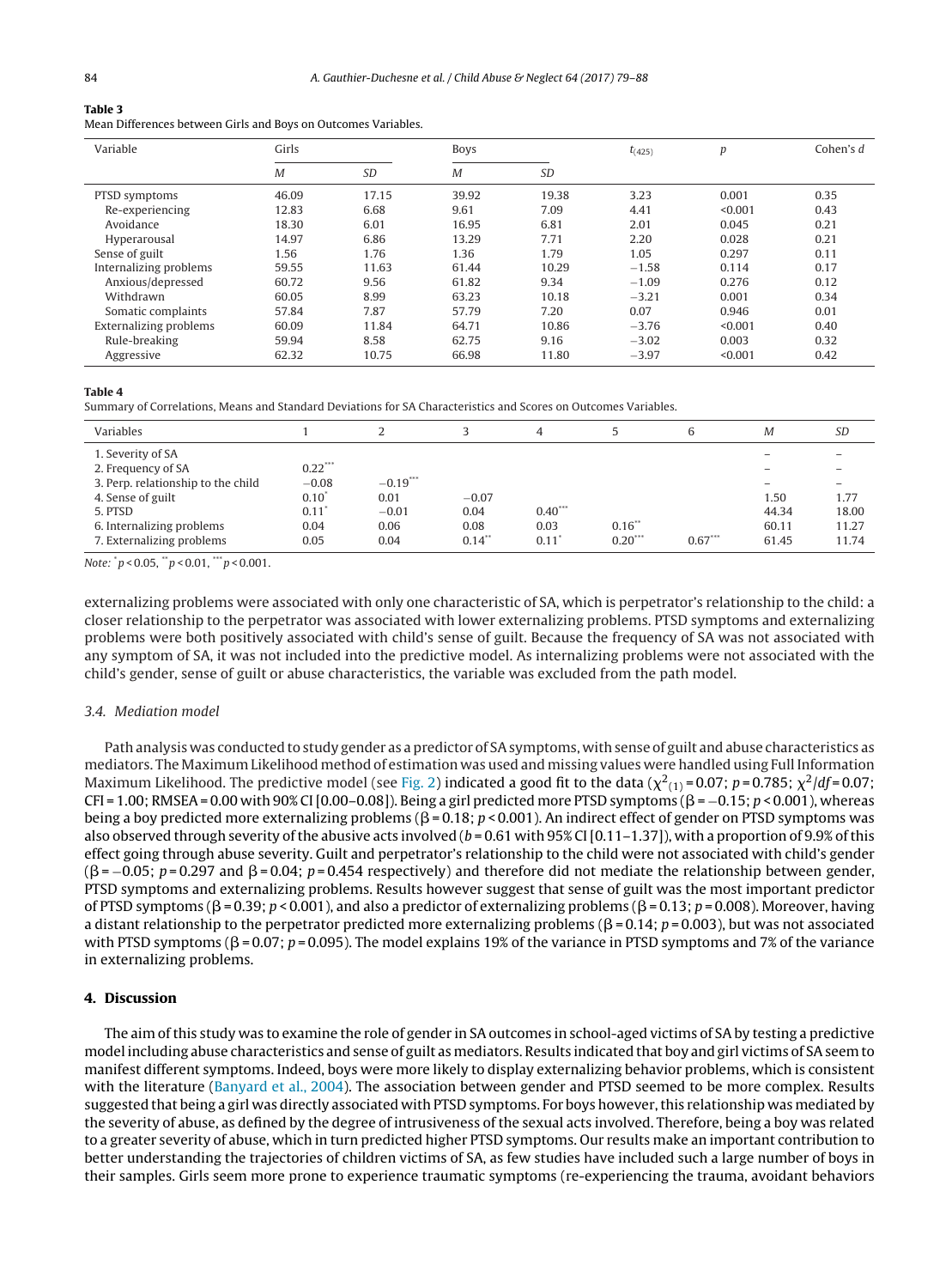<span id="page-6-0"></span>

**Fig. 2.** Mediation model of the correlates of child sexual abuse.

Notes. The model coefficients are standardized. Only significant paths are illustrated. Child's gender has been coded as 0 = girl and 1 = boy. \*p < 0.05. \*\*p < 0.01.  $***p < 0.001$ .

and hyperarousal problems) following SA. For boys, the link between SA and PTSD symptoms seems less straightforward and more dependent on the type of abuse experienced. The current results suggest that boys are victims of more intrusive acts and that the more severe the abuse is, the more likely they are to experience PTSD symptoms.

Regarding externalizing symptoms, the current results suggest that compared to girls, boys express more aggressiveness and delinquency following SA. This is consistent with an interpretation that suggests that prescribed gender roles may influence SA outcomes [\(Banyard](#page-8-0) et [al.,](#page-8-0) [2004\).](#page-8-0) Indeed, it is possible that boys express their negative emotions through these types of behavior problems, because it is more accepted for boys to show externalizing behaviors [\(Kim,](#page-9-0) [Arnold,](#page-9-0) [Fisher,](#page-9-0) [&](#page-9-0) [Zeljo,](#page-9-0) [2005\).](#page-9-0) Another hypothesis that could explain why boys express more aggressiveness is the same gender-perpetrator issue [\(Banyard](#page-8-0) et [al.,](#page-8-0) [2004\).](#page-8-0) Boys, who fear being stigmatized as homosexuals, may show more externalizing problems and less PTSD symptoms to correspond to gender norms [\(Connell,](#page-8-0) [2014\).](#page-8-0) This interpretation is consistent with the idea that boys are confronted with additional issues impeding disclosure, such as fear of homophobic stigma ([Collin-Vézina,](#page-8-0) [De](#page-8-0) [La](#page-8-0) [Sablonnière-Griffin,](#page-8-0) [Palmer,](#page-8-0) [&](#page-8-0) [Milne,](#page-8-0) [2015\),](#page-8-0) and may be less likely to disclose abuse than girls ([Hébert,](#page-8-0) [Tourigny,](#page-8-0) [Cyr,](#page-8-0) [McDuff,](#page-8-0) [&](#page-8-0) [Joly,](#page-8-0) [2009;](#page-8-0) [O'Leary](#page-9-0) [&](#page-9-0) [Barber,](#page-9-0) [2008\).](#page-9-0)

The variable that was the mostimportant predictor of SA outcomes in the model is sense of guilt. Yet, no gender difference was apparent as boys and girls revealed similar means of sense of guilt. This absence of gender difference may be explained by the young age of participants, who may not have yet internalized social attributions of blame. Male victims may have greater guilt regarding the SA during adolescence or adulthood. In our study, children that revealed higher sense of guilt had more PTSD symptoms and more externalizing problems. Sense of guilt as a predictor of PTSD symptoms has been observed among adults victims of SA ([Cantón-Cortés](#page-8-0) et [al.,](#page-8-0) [2011;](#page-8-0) [Feiring](#page-8-0) [&](#page-8-0) [Cleland,](#page-8-0) [2007\),](#page-8-0) but to our knowledge had not been explored with sexually abused children. As [Finkelhor](#page-8-0) [and](#page-8-0) [Browne](#page-8-0) [\(1985\)](#page-8-0) conceptualized, even for children, believing that the abuse is partly one's fault exacerbates SA outcomes. Our results suggest that the sense of guilt expressed by child victims is a better predictor of SA outcomes than SA characteristics.

While it was not a mediator, perpetrator's relationship to the child predicted externalizing behavior problems. Our results showed that the more distant the relationship between the child and the perpetrator, the more likely the child is to present externalizing problems. This result was unexpected and contrary to what is reported in the literature [\(Yancey](#page-9-0) [&](#page-9-0) [Hansen,](#page-9-0) [2010\).](#page-9-0) It is important to remain critical about this result, considering the distribution of the variable (only 2% of the sample had been abused by a stranger and 73% by a family member). One hypothesis could be that the more distant perpetrators (e.g. stranger) are more likely to use force to perpetrate the acts of abuse [\(Fischer](#page-8-0) [&](#page-8-0) [McDonald,](#page-8-0) [1998\)](#page-8-0) and that this violence is associated with greater externalizing symptoms ([Yancey](#page-9-0) [&](#page-9-0) [Hansen,](#page-9-0) [2010\).](#page-9-0) However, the use of force did not correlate with any of the studied variables. Also, [Kendall-Tackett](#page-9-0) et [al.](#page-9-0) [\(1993\)](#page-9-0) have underscored that the label of the perpetrator does not necessarily reflect the affective relationship between the child and the perpetrator. For example, a close friend of the family who is known by the child since his birth, may be more significant for him than his mother's new boyfriend. When the child is less emotionally attached to his perpetrator, it is possible that the young victim would feel more comfortable to express externalizing symptoms to show his difficulties. These symptoms would be more likely to be muted when the perpetrator is more proximal so as not to hurt or disturb the family, including the abuser. Similarly to results found by [Bal,](#page-8-0)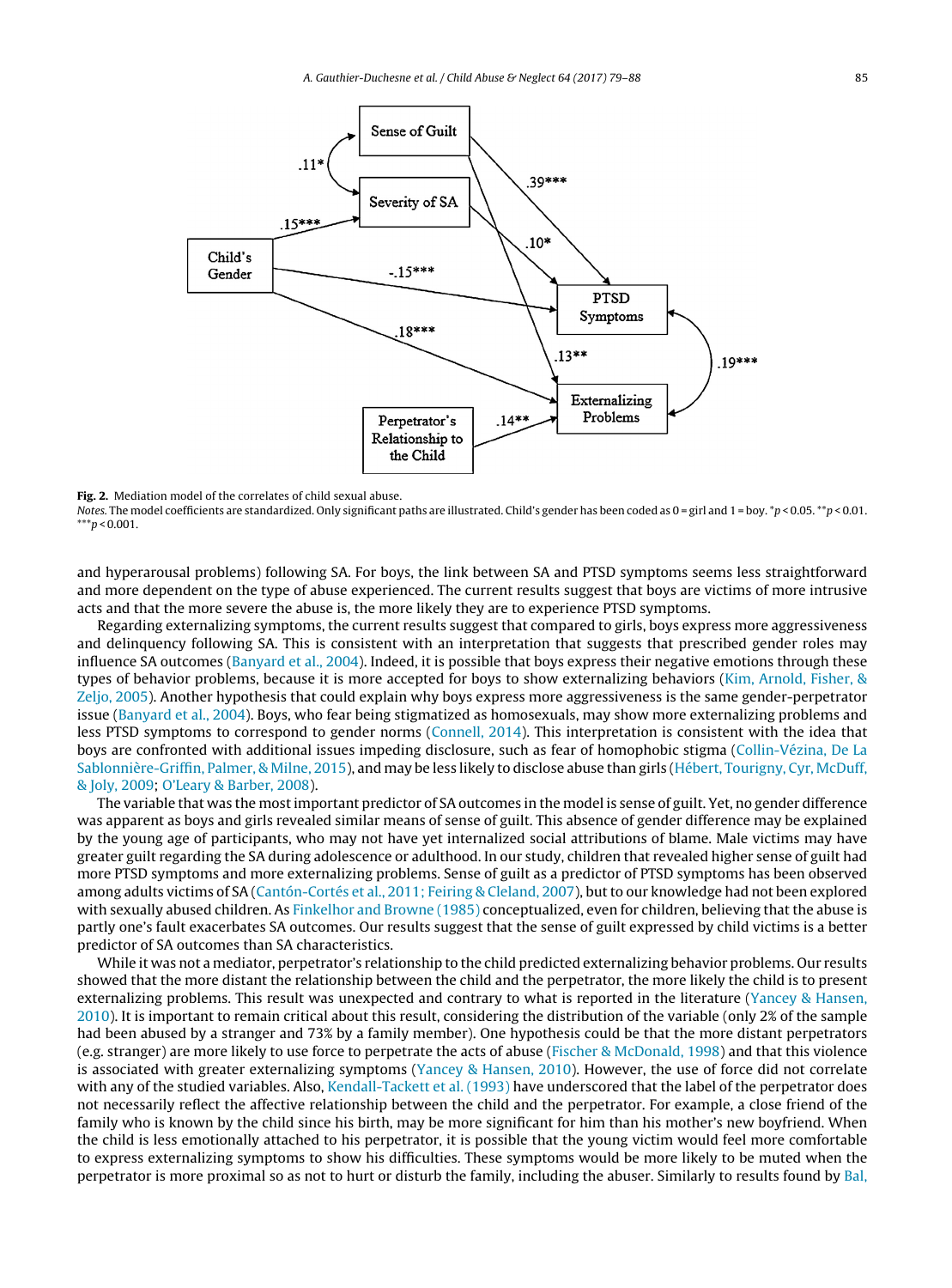[De](#page-8-0) [Bourdeaudhuij,](#page-8-0) [Crombez,](#page-8-0) [and](#page-8-0) [Van](#page-8-0) [Oost](#page-8-0) [\(2004\)](#page-8-0) in an adolescent sample, the relationship between the perpetrator and the child was not associated with internalizing problems and PTSD symptoms in our study.

Although duration of the SA is frequently associated with SA symptoms ([Yancey](#page-9-0) [&](#page-9-0) [Hansen,](#page-9-0) [2010\),](#page-9-0) it was not correlated to SA outcomes in this study. This absence of correlation may be explained by the categorization of the frequency (single episode, less than 6 months, and more than 6 months). A different categorization could have led to different results. Otherwise, it is possible that frequency of SA has a low impact on SA symptoms in some samples. Regardless of the number of SA episodes, being victim of SA is an intrusive and traumatic event that may influence the child's behavior.

The descriptive analyses on characteristics of SA showed some differences between boys and girls. A total of 3 of 4 boys reported experiencing penetration or attempted penetration compared with 1 of 2 girls. Moreover, most boys were abused by a juvenile, while most girls were abused by an adult. Boys and girls seem to have experienced the same kind of SA in regard to duration, perpetrator's gender and the degree of proximity or relationship to the perpetrator. [Coohey](#page-8-0) [\(2010\)](#page-8-0) and [Villeneuve](#page-9-0) [Cyr](#page-9-0) [and](#page-9-0) [Hébert](#page-9-0) [\(2011\)](#page-9-0) observed that girls were more often victims over a long period and by a perpetrator in a closer relationship. The discrepancy in results might be explained by the fact that these studies included fewer than 35 boys.

While boys and girls differed in scores of PTSD symptoms and externalizing problems, gender was not a predictor of internalizing problems. Studies conducted by [Maikovich-Fong](#page-9-0) [and](#page-9-0) [Jaffee](#page-9-0) [\(2010\)](#page-9-0) and [Villeneuve](#page-9-0) [Cyr](#page-9-0) [and](#page-9-0) [Hébert](#page-9-0) [\(2011\)](#page-9-0) also observed no gender difference in internalizing problems among child victims of SA. In the current study, no difference was found for anxiety, depression and somatic complaints. However, parents of boys reported more withdrawal in their child than parents of girls. It is possible that soon after disclosure of the SA, boys and girls may show the same level of internalizing problems while gender differences might only appear at later developmental stages.

#### 4.1. Implications of the study

Results suggest that boys and girls appear to reveal different SA outcomes. The fact that boys express more externalizing behavior problems compared to girls could allow better detection of signs associated with a situation of SA. For example, a young school-aged boy that shows aggressive behaviors during class may be trying to express his distress related to a traumatic event. Particular attention should also be given to boys who have experienced more intrusive SA, because they are more likely to display PTSD symptoms. It remains essential to conduct detailed assessments to identify intervention targets for each child victim.

Since sense of guilt was the mostimportant predictor of SA outcomes, intervention strategies for sexually abused children should target this issue, as proposed in Trauma-Focused Cognitive Behavior Therapy (TF-CBT; [Cohen,](#page-8-0) [Mannarino,](#page-8-0) [&](#page-8-0) [Deblinger,](#page-8-0) [2006\).](#page-8-0) During the therapy sessions, the child is encouraged to recognize that his thoughts have an impact on how he feels. With the support of the therapist, children reporting feeling guilty about the SA are helped to realize that they are not responsible for the abuse, which in turn may reduce symptoms associated with SA.

TF-CBT was tested in a 16 sessions format without the trauma narrative. This version appeared particularly well suited for reducing externalizing problems ([Deblinger,](#page-8-0) [Mannarino,](#page-8-0) [Cohen,](#page-8-0) [Runyon,](#page-8-0) [&](#page-8-0) [Steer,](#page-8-0) [2011\).](#page-8-0) The time normally accorded to the narrative can, when needed, be reinvested in other objectives, such as adequate parenting practices. The improvement of parental practices may explain the significant reduction of children's externalizing problems. This treatment modality could be more adapted for some of the young boys who show severe externalizing problems and few PTSD symptoms.

#### 4.2. Strengths and limitations of the study

This study makes an important contribution to the literature on child victims of SA by overcoming some of past studies' limitations. The sample consisted of children who had recently disclosed the SA with a significant number of boys. Moreover, mediating variables have been included in an attempt to explain the differences between boy and girl victims of SA.

Although this study provides relevant information about gender differences among young child victims, it has some limitations. First, this cross-sectional study cannot establish a causal relationship between gender and SA outcomes, nor verify whether these gender differences are maintained over time. Second, only one mediation effect was validated in the predictive model, which could explain the low percentage of variance accounted for. Some important variables that can impact outcomes in SA children were not included in the present model and as such, future studies should examine coping and parental support as mediators of the relationship between gender and SA outcomes. Indeed, parental reactions following disclosure may be different according to the child's gender, and have an influence on the child's symptoms [\(Ullman](#page-9-0) [&](#page-9-0) [Filipas,](#page-9-0) [2005\).](#page-9-0)Adding these variables could improve the understanding ofthe complex situations experienced by boy and girl victims, and thus increase the percentage of variance explained. Third, the study did not identify any predictor of internalizing problems among sexually abused children. In addition, the present analyses did not consider the possible impact of other forms of maltreatment (physical abuse, neglect, exposure to interparental violence) in the model of outcomes. Fourth, the scale used to measure sense of guilt contains a small number of items. To collect more accurate data, future studies should rely on a more comprehensive scale than can evaluate different aspects of guilt with greater sensitivity.

Future studies should include a second measurement time to verify if the gender difficulties persist over time and how trajectories of recovery may be gender-specific. The few longitudinal studies available suggestthat girls reportfewer difficulties in the long term but the difficulties reported by boys are maintained over time [\(Bernier,](#page-8-0) [Hébert,](#page-8-0) [&](#page-8-0) [Collin-Vézina,](#page-8-0) [2013\).](#page-8-0)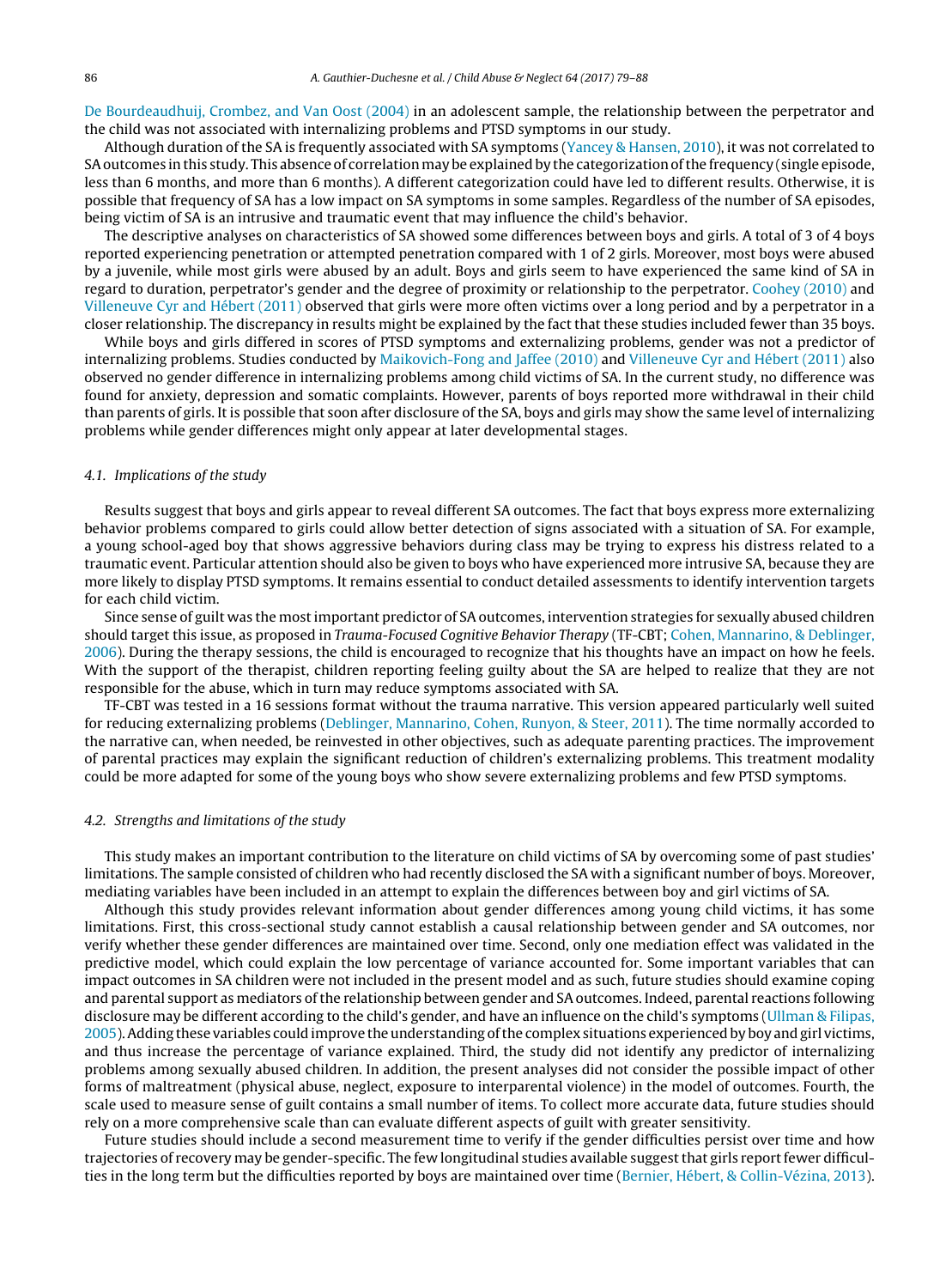<span id="page-8-0"></span>If clinical interventions are focused only on PTSD symptoms, the externalizing behavior problems of boys may crystallize and accentuate over time.

## **5. Conclusion**

Our goal was to highlight that boys represent a significant proportion of child victims of SA, and perhaps boys express their pain differently than girls. Including boys in SA studies and trying to explain gender differences may help to better understand the reality of these young victims, and thus promote more effective therapeutic and preventive interventions.

## **Acknowledgements**

This research was funded by a grant from the Canadian Institutes of Health Research (#77614) awarded to Martine Hébert. This work was submitted as part of the Master's thesis in sexology of the first author. The first author was supported by graduate scholarships from the Social Sciences and Humanities Research Council (SSHRC), the Fonds de recherche du Québec – Société et culture (FRQSC) and the Chaire interuniversitaire Marie-Vincent sur les agressions sexuelles envers les enfants. We wish to thank the families who participated in this study as well as the practitioners from the different intervention settings involved in this project.

#### **References**

- Achenbach, T. M., & Rescorla, L. A. (2001). [Manual](http://refhub.elsevier.com/S0145-2134(16)30317-9/sbref0005) [for](http://refhub.elsevier.com/S0145-2134(16)30317-9/sbref0005) [the](http://refhub.elsevier.com/S0145-2134(16)30317-9/sbref0005) [ASEBA](http://refhub.elsevier.com/S0145-2134(16)30317-9/sbref0005) [school-age](http://refhub.elsevier.com/S0145-2134(16)30317-9/sbref0005) [forms](http://refhub.elsevier.com/S0145-2134(16)30317-9/sbref0005) [and](http://refhub.elsevier.com/S0145-2134(16)30317-9/sbref0005) [profiles.](http://refhub.elsevier.com/S0145-2134(16)30317-9/sbref0005) [An](http://refhub.elsevier.com/S0145-2134(16)30317-9/sbref0005) [integrated](http://refhub.elsevier.com/S0145-2134(16)30317-9/sbref0005) [system](http://refhub.elsevier.com/S0145-2134(16)30317-9/sbref0005) [of](http://refhub.elsevier.com/S0145-2134(16)30317-9/sbref0005) [multi-informant](http://refhub.elsevier.com/S0145-2134(16)30317-9/sbref0005) [assessment](http://refhub.elsevier.com/S0145-2134(16)30317-9/sbref0005)[.](http://refhub.elsevier.com/S0145-2134(16)30317-9/sbref0005) [Burlignton,](http://refhub.elsevier.com/S0145-2134(16)30317-9/sbref0005) [VT:](http://refhub.elsevier.com/S0145-2134(16)30317-9/sbref0005) [University](http://refhub.elsevier.com/S0145-2134(16)30317-9/sbref0005) [of](http://refhub.elsevier.com/S0145-2134(16)30317-9/sbref0005) [Vermont,](http://refhub.elsevier.com/S0145-2134(16)30317-9/sbref0005) [Research](http://refhub.elsevier.com/S0145-2134(16)30317-9/sbref0005) [Center](http://refhub.elsevier.com/S0145-2134(16)30317-9/sbref0005) [for](http://refhub.elsevier.com/S0145-2134(16)30317-9/sbref0005) [Children,](http://refhub.elsevier.com/S0145-2134(16)30317-9/sbref0005) [Youth,](http://refhub.elsevier.com/S0145-2134(16)30317-9/sbref0005) [&](http://refhub.elsevier.com/S0145-2134(16)30317-9/sbref0005) [Families.](http://refhub.elsevier.com/S0145-2134(16)30317-9/sbref0005)
- Arnow, B. A., Blasey, C. M., Hunkeler, E. M., Lee, J., & Hayward, C. (2011). Does gender moderate the relationship between childhood maltreatment and adult depression? Child Maltreatment, 16(3), 175–183. [http://dx.doi.org/10.1177/1077559511412067](dx.doi.org/10.1177/1077559511412067)
- Bal, S., De Bourdeaudhuij, I., Crombez, G., & Van Oost, P. (2004). Differences in trauma symptoms and family functioning in intra-and extrafamilial sexually abused adolescents. Journal of Interpersonal Violence, 19(1), 108-123. [http://dx.doi.org/10.1177/0886260503259053](dx.doi.org/10.1177/0886260503259053)
- Banyard, V. L., Williams, L. M., & Siegel, J. A. (2004). Childhood sexual abuse: A gender perspective on context and consequences. Child Maltreatment, 9(3), 223–238. [http://dx.doi.org/10.1177/107755904266914](dx.doi.org/10.1177/107755904266914)
- Bernier, M.-J., Hébert, M., & Collin-Vézina, D. (2013). Dissociative symptoms over a year in a sample of sexually abused children. Journal of Trauma & Dissociation, 14(4), 455–472. [http://dx.doi.org/10.1080/15299732.2013.769478](dx.doi.org/10.1080/15299732.2013.769478)
- Blain, L. M., Galovski, T. E., & Robinson, T. (2010). Gender differences in recovery from posttraumatic stress disorder: A critical review. Aggresion and Violent Behavior, 15(6), 463–474. [http://dx.doi.org/10.1016/j.avb.2010.09.001](dx.doi.org/10.1016/j.avb.2010.09.001)
- Cantón-Cortés, D., Cantón, J., Justicia, F., & Cortés, M. R. (2011). Un modelo de los efectos del abuso sexual infantil sobre el estrés post-traumático: el rol mediador de las atribuciones de culpa y afrontamiento de evitación. Psicothema, 23(1), 66–73. Retrieved from. <http://www.psicothema.com/pdf/3851.pdf>
- Chandy, J. M., Blum, R. W., & Resnick, M. D. (1996). Gender-specific outcomes for sexually abused adolescents. Child Abuse & Neglect, 20(12), 1219–1231. [http://dx.doi.org/10.1016/S0145-2134\(96\)00117-2](dx.doi.org/10.1016/S0145-2134(96)00117-2)
- Cohen, J. A., Mannarino, A. P., & Deblinger, E. (2006). [Treating](http://refhub.elsevier.com/S0145-2134(16)30317-9/sbref0045) [trauma](http://refhub.elsevier.com/S0145-2134(16)30317-9/sbref0045) [and](http://refhub.elsevier.com/S0145-2134(16)30317-9/sbref0045) [traumatic](http://refhub.elsevier.com/S0145-2134(16)30317-9/sbref0045) [grief](http://refhub.elsevier.com/S0145-2134(16)30317-9/sbref0045) [in](http://refhub.elsevier.com/S0145-2134(16)30317-9/sbref0045) [children](http://refhub.elsevier.com/S0145-2134(16)30317-9/sbref0045) [and](http://refhub.elsevier.com/S0145-2134(16)30317-9/sbref0045) [adolescents](http://refhub.elsevier.com/S0145-2134(16)30317-9/sbref0045). [New](http://refhub.elsevier.com/S0145-2134(16)30317-9/sbref0045) [York,](http://refhub.elsevier.com/S0145-2134(16)30317-9/sbref0045) [NY:](http://refhub.elsevier.com/S0145-2134(16)30317-9/sbref0045) [Guilford](http://refhub.elsevier.com/S0145-2134(16)30317-9/sbref0045) [Press.](http://refhub.elsevier.com/S0145-2134(16)30317-9/sbref0045) Collin-Vézina, D., De La Sablonnière-Griffin, M., Palmer, A. M., & Milne, L. (2015). A preliminary mapping of individual, relational, and social factors that

impede disclosure of childhood sexual abuse. Child Abuse & Neglect, 43, 123-134. [http://dx.doi.org/10.1016/j.chiabu.2015.03.010](dx.doi.org/10.1016/j.chiabu.2015.03.010) Connell, R. (2014). [Masculinités:](http://refhub.elsevier.com/S0145-2134(16)30317-9/sbref0055) [Enjeux](http://refhub.elsevier.com/S0145-2134(16)30317-9/sbref0055) [sociaux](http://refhub.elsevier.com/S0145-2134(16)30317-9/sbref0055) [de](http://refhub.elsevier.com/S0145-2134(16)30317-9/sbref0055) [l'hégémonie](http://refhub.elsevier.com/S0145-2134(16)30317-9/sbref0055)[.](http://refhub.elsevier.com/S0145-2134(16)30317-9/sbref0055) [Paris,](http://refhub.elsevier.com/S0145-2134(16)30317-9/sbref0055) [France:](http://refhub.elsevier.com/S0145-2134(16)30317-9/sbref0055) [Éditions](http://refhub.elsevier.com/S0145-2134(16)30317-9/sbref0055) [Amsterdam.](http://refhub.elsevier.com/S0145-2134(16)30317-9/sbref0055)

- Coohey, C. (2010). Gender differences in internalizing problems among sexually abused early adolescents. Child Abuse & Neglect, 34(11), 856–862. [http://dx.doi.org/10.1016/j.chiabu.2010.05.001](dx.doi.org/10.1016/j.chiabu.2010.05.001)
- Deblinger, E., Mannarino, A. P., Cohen, J. A., Runyon, M. K., & Steer, R. A. (2011). Trauma-focused cognitive behavioral therapy for children: Impact of the trauma narrative and treatment length. Depression & Anxiety, 28(1), 67–75. [http://dx.doi.org/10.1002/da.20744](dx.doi.org/10.1002/da.20744)
- Dube, S. R., Anda, R. F., Whitfield, C. L., Brown, D. W., Felitti, V. J., Dong, M., et al. (2005). Long-term consequences of childhood sexual abuse by gender of victim. American Journal of Preventive Medecine, 28(5), 430–438. [http://dx.doi.org/10.1016/j.amepre.2005.01.015](dx.doi.org/10.1016/j.amepre.2005.01.015)
- Edinburgh, L., Saewyc, E., & Levitt, C. (2006). Gender differences in extrafamilial sexual abuse experiences among young teens. The Journal of School Nursing, 22(5), 278–284. [http://dx.doi.org/10.1177/10598405060220050601](dx.doi.org/10.1177/10598405060220050601)
- Feiring, C., & Cleland, C. (2007). Childhood sexual abuse and abuse-specific attributions of blame over 6 years following discovery. Child Abuse & Neglect, 31(11–12), 1169–1186. [http://dx.doi.org/10.1016/j.chiabu.2007.03.020](dx.doi.org/10.1016/j.chiabu.2007.03.020)
- Feiring, C., Taska, L., & Lewis, M. (1999). Age and gender differences in children's and adolescents' adaptation to sexual abuse. Child Abuse & Neglect, 23(2), 115–128. [http://dx.doi.org/10.1016/S0145-2134\(98\)00116-1](dx.doi.org/10.1016/S0145-2134(98)00116-1)
- Fergusson, D. M., McLeod, G. F., & Horwood, L. J. (2013). Childhood sexual abuse and adult developmental outcomes: Findings from a 30-year longitudinal study in New Zealand. Child Abuse & Neglect, 37(9), 664–674. [http://dx.doi.org/10.1016/j.chiabu.2013.03.013](dx.doi.org/10.1016/j.chiabu.2013.03.013)
- Finkelhor, & Browne, D. A. (1985). The traumatic impact of child sexual abuse: A Conceptualization. American Journal of Orthopsychiatry, 55(4), 530–541. [http://dx.doi.org/10.1111/j.1939-0025.1985.tb02703.x](dx.doi.org/10.1111/j.1939-0025.1985.tb02703.x)
- Fischer, D. G., & McDonald, W. L. (1998). Characteristics of intrafamilial and extrafamilial child sexual abuse. Child Abuse & Neglect, 22, 915-929. [http://dx.doi.org/10.1016/S0145-2134\(98\)00063-5](dx.doi.org/10.1016/S0145-2134(98)00063-5)
- Gagnier, C., & Collin-Vézina, D. (2016). The disclosure experiences of male child sexual abuse survivors. Journal of Child Sexual Abuse, 25(2), 221–241. [http://dx.doi.org/10.1080/10538712.2016.1124308](dx.doi.org/10.1080/10538712.2016.1124308)
- Garnefski, N., & Arends, E. (1998). Sexual abuse and adolescent maladjustment: Differences between male and female victims. Journal of Adolescence, 21, 99–107. [http://dx.doi.org/10.1006/jado.1997.0132](dx.doi.org/10.1006/jado.1997.0132)
- Hardt, J., & Rutter, M. (2004). Validity of adult retrospective reports of adverse childhood experiences: Review of the evidence. Journal of Child Psychology and Psychiatry, 45(2), 260–273. [http://dx.doi.org/10.1111/j.1469-7610.2004.00218.x](dx.doi.org/10.1111/j.1469-7610.2004.00218.x)
- Hébert, M. (2011). [Les](http://refhub.elsevier.com/S0145-2134(16)30317-9/sbref0120) [profils](http://refhub.elsevier.com/S0145-2134(16)30317-9/sbref0120) [et](http://refhub.elsevier.com/S0145-2134(16)30317-9/sbref0120) [l'évaluation](http://refhub.elsevier.com/S0145-2134(16)30317-9/sbref0120) [des](http://refhub.elsevier.com/S0145-2134(16)30317-9/sbref0120) [enfants](http://refhub.elsevier.com/S0145-2134(16)30317-9/sbref0120) [victimes](http://refhub.elsevier.com/S0145-2134(16)30317-9/sbref0120) [d'agression](http://refhub.elsevier.com/S0145-2134(16)30317-9/sbref0120) [sexuelle.](http://refhub.elsevier.com/S0145-2134(16)30317-9/sbref0120) [In](http://refhub.elsevier.com/S0145-2134(16)30317-9/sbref0120) [M.](http://refhub.elsevier.com/S0145-2134(16)30317-9/sbref0120) [Hébert,](http://refhub.elsevier.com/S0145-2134(16)30317-9/sbref0120) [M.](http://refhub.elsevier.com/S0145-2134(16)30317-9/sbref0120) [Cyr,](http://refhub.elsevier.com/S0145-2134(16)30317-9/sbref0120) [&](http://refhub.elsevier.com/S0145-2134(16)30317-9/sbref0120) [M.](http://refhub.elsevier.com/S0145-2134(16)30317-9/sbref0120) [Tourigny](http://refhub.elsevier.com/S0145-2134(16)30317-9/sbref0120) [\(Eds.\),](http://refhub.elsevier.com/S0145-2134(16)30317-9/sbref0120) [L'agression](http://refhub.elsevier.com/S0145-2134(16)30317-9/sbref0120) [sexuelle](http://refhub.elsevier.com/S0145-2134(16)30317-9/sbref0120) [envers](http://refhub.elsevier.com/S0145-2134(16)30317-9/sbref0120) [les](http://refhub.elsevier.com/S0145-2134(16)30317-9/sbref0120) [enfants](http://refhub.elsevier.com/S0145-2134(16)30317-9/sbref0120) [\(Tome](http://refhub.elsevier.com/S0145-2134(16)30317-9/sbref0120) [1\)](http://refhub.elsevier.com/S0145-2134(16)30317-9/sbref0120) [\(pp.](http://refhub.elsevier.com/S0145-2134(16)30317-9/sbref0120) [149–204\).](http://refhub.elsevier.com/S0145-2134(16)30317-9/sbref0120) [Québec,](http://refhub.elsevier.com/S0145-2134(16)30317-9/sbref0120) [Canada:](http://refhub.elsevier.com/S0145-2134(16)30317-9/sbref0120) [Les](http://refhub.elsevier.com/S0145-2134(16)30317-9/sbref0120) [Presses](http://refhub.elsevier.com/S0145-2134(16)30317-9/sbref0120) [de](http://refhub.elsevier.com/S0145-2134(16)30317-9/sbref0120) [l'Université](http://refhub.elsevier.com/S0145-2134(16)30317-9/sbref0120) [du](http://refhub.elsevier.com/S0145-2134(16)30317-9/sbref0120) [Québec.](http://refhub.elsevier.com/S0145-2134(16)30317-9/sbref0120)
- Hébert, M., Langevin, R., & Daigneault, I. (2016). The association between peer victimization, PTSD, and dissociation in child victims of sexual abuse. Journal of Affective Disorders, 193, 227–232. [http://dx.doi.org/10.1016/j.jad.2015.12.080](dx.doi.org/10.1016/j.jad.2015.12.080)
- Hébert, M., Tourigny, M., Cyr, M., McDuff, P., & Joly, J. (2009). Prevalence of childhood sexual abuse and timing disclosure in a representative samples of adults from Quebec. The Canadian Journal of Psychiatry, 54(9), 631–636. [http://dx.doi.org/10.1177/070674370905400908](dx.doi.org/10.1177/070674370905400908)
- Hébert, M., Tremblay, C., Parent, N., Daignault, I. V., & Piché, C. (2006). Correlates of behavioral outcomes in sexually abused children. Journal of Family Violence, 21(5), 287–299. [http://dx.doi.org/10.1007/s10896-006-9026-2](dx.doi.org/10.1007/s10896-006-9026-2)